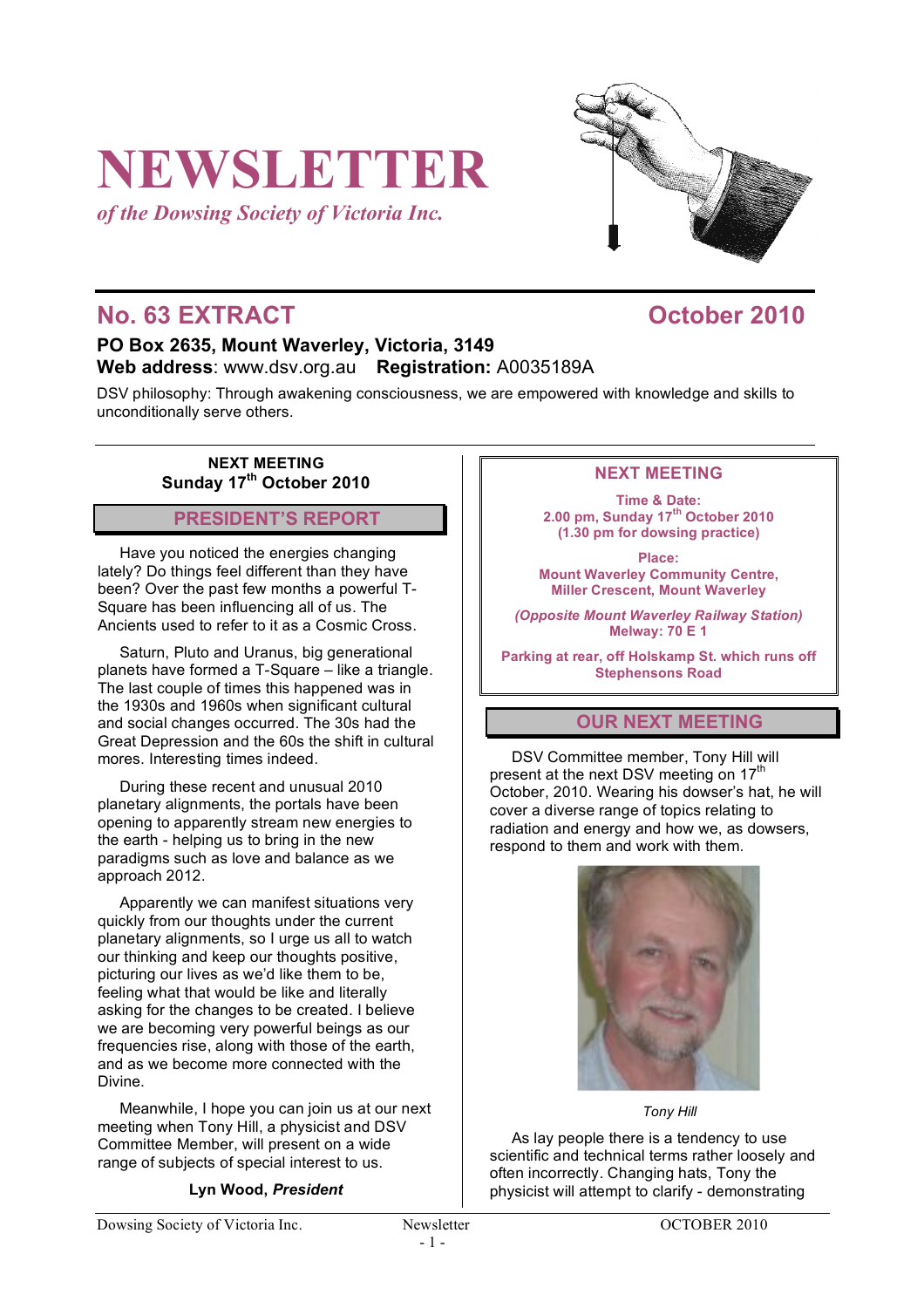where possible - some notions about electric, magnetic and electromagnetic fields.



*Vortex in a bottle*

Knowledge of the techniques of dowsing can provide a means of empowering us to a life of self-determination and lead us away from feelings of being trapped in a world we think we can't do anything about.

Tony will also incorporate ideas about water, sound, the inert gases, magnets, radionics, patterns, energy flow and vortices.

This promises to be a fascinating presentation, so bring a friend or two along!!



**TWISTED TREES**

*By Susane Starc, DSV Member*

Why do some eucalyptus trees twist while others don't?

Why do some of these trees twist in an anticlockwise direction and other trees twist in a clockwise direction?

These are some of the questions I ask myself while out walking early every morning and seeing these twisted trees. Recently I checked the internet and did some research, asking the question, "Why do trees grow with a twisted bark?" The answers I found were really interesting.



*A tree twisting clockwise*



*A tree twisting anti-clockwise*



Naturopath, Counsellor, Hypnotherapist, Spiritual Healer, Advanced Pranic Healer, Reiki Master

43 Barnes Avenue Burwood 3125 Victoria (03) 9808 4868 margcrutch@bigpond.com